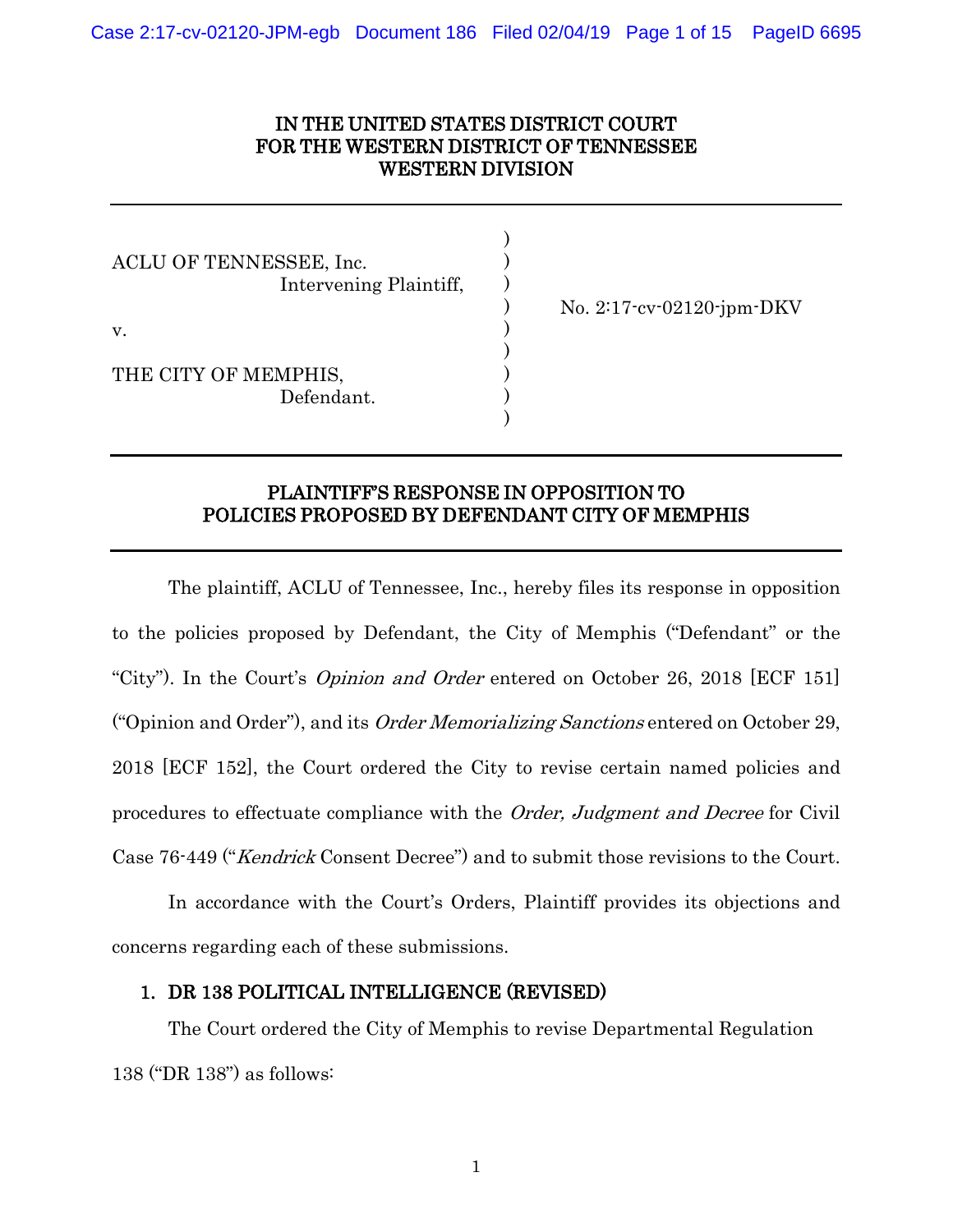The new regulation shall define "political intelligence." The new regulation shall specify that "political intelligence" includes any investigation into the lawful exercise of First Amendment rights, even if the investigating officer or unit does not have a partisan political motive. The new regulation shall specify that political intelligence is not permissible as a goal of an investigation nor as the means to an end of an otherwise lawful investigation. The new regulation shall inform officers that investigations into unlawful conduct that may incidentally result in the receipt of information relating to First Amendment rights are permissible, but require approval as set out in Consent Decree  $\S G$ .

[ECF 152, PageID 6287-88.]

Plaintiff raises two concerns and proposes two simple revisions regarding the policy submitted by the City.

First, Plaintiff recommends that DR 138 be further revised to incorporate a definition of "First Amendment rights." The Court held in its Opinion and Order that Memphis Police Department officers were not familiar with the contents of the Kendrick Consent Decree, in part, because "MPD officers did not understand that the Consent Decree provided a specific definition of 'political intelligence.'" [ECF 151, PageID 6267.] Plaintiff proposes that a true understanding of the term "political intelligence" must be founded on an understanding of what rights are included among First Amendment rights.

The *Kendrick* Decree defines "First Amendment rights" as "rights protected by the First Amendment to the Constitution of the United States including, but not limited to, the rights to communicate and idea or belief, to speak and dissent freely, to write and to publish, and to associate privately and publicly for any lawful purpose." Plaintiff proposes that this definition, or one similar in nature, be included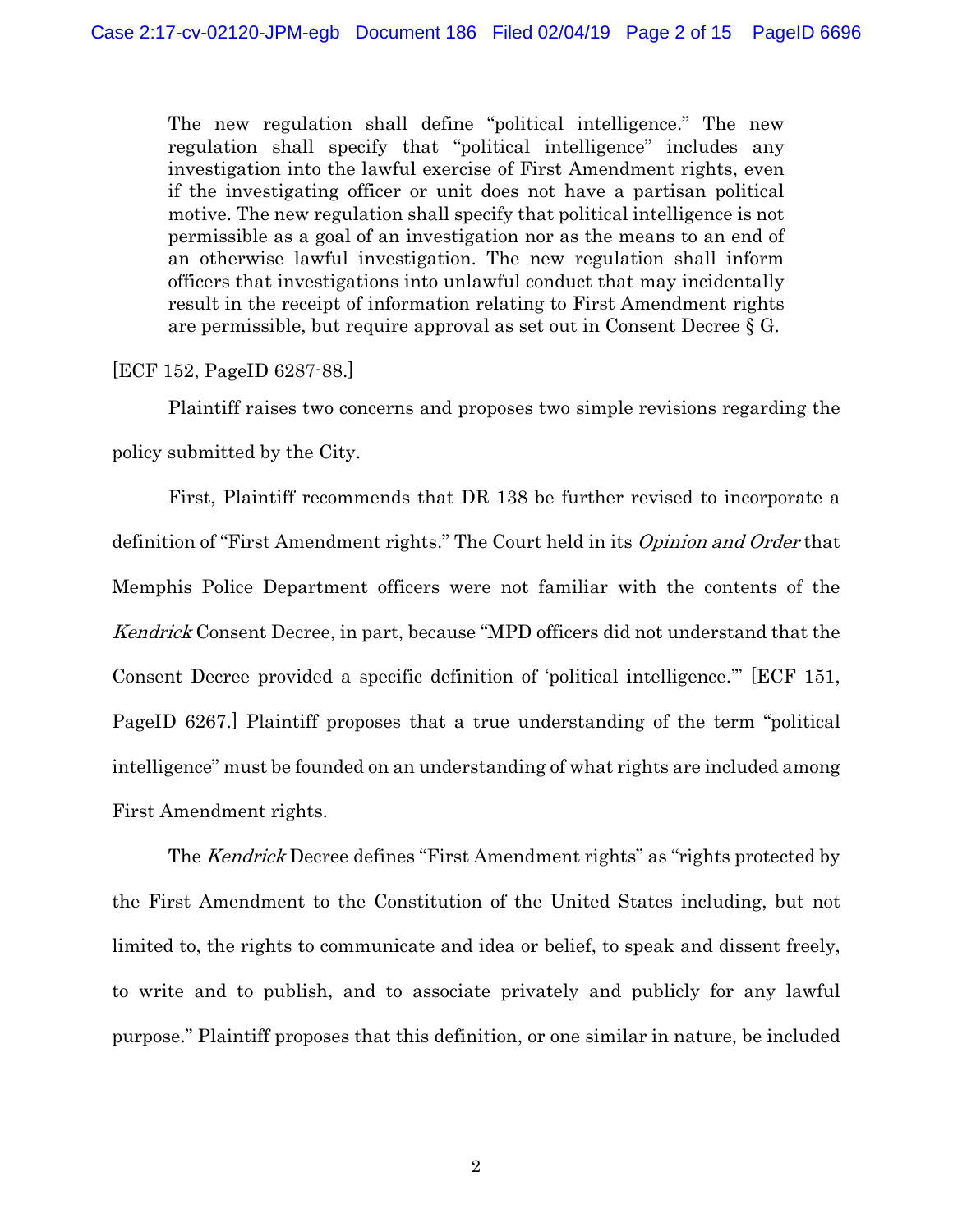in DR 138 to ensure that MPD officers have a workable understanding of the Decree's requirements.

Secondly, Plaintiff also makes the minor recommendation that DR 138 link to the text of 28 CFR Part 23, in the same manner that it links to the Kendrick Consent Decree and the *Opinion and Order*. Linking in this way will permit officers to more easily deepen their understanding and to receive additional guidance on the operation of criminal intelligence information systems while safeguarding privacy and civil liberties.

# 2. TRAINING PLAN

The Court ordered the City of Memphis to design training for members of OHS,

RTCC, and MPD's Command Staff as follows:

The new training shall define "political intelligence." The new training shall specify that "political intelligence" includes any investigation into the lawful exercise of First Amendment rights, even if the investigating officer or unit does not have a partisan political motive. The new training shall specify that political intelligence is not permissible as a goal of an investigation nor as the means to an end of an otherwise lawful investigation. The new training shall inform officers that investigations into unlawful conduct that may incidentally result in the receipt of information relating to First Amendment rights are permissible, but require approval as set out in Consent Decree § G. No officer may be assigned to RTCC or OHS, or be promoted to the Command Staff without receiving this training.

[ECF 152, PageID 6288.] Defendant submitted two documents in this category: (a) a

document entitled "Training Plan"; and (b) a Power Point presentation entitled

"Kendrick Consent Decree | Introductory Training for MPD Officers."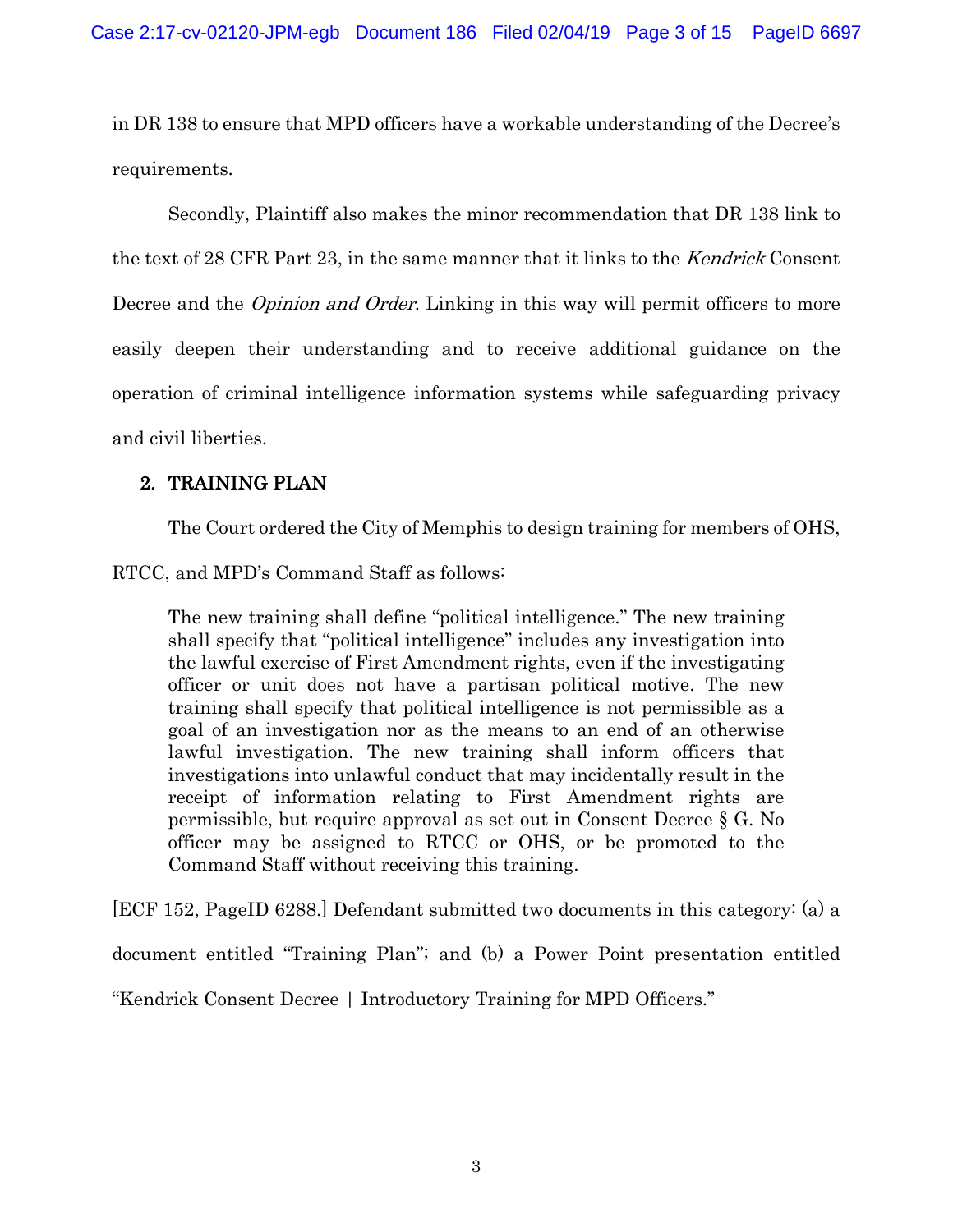#### a. Training Plan

With respect to the "Training Plan," Plaintiff seeks clarification as to one point. The plan submitted by Defendant states: "Training will be offered annually, or on an "as needed" basis for future members of OHS, RTCC, and/or MPD's Command Staff." However, that statement is nested underneath a separate point stating that "training will be included in the mandatory new hire or transfer orientation requirements." Accordingly, it is unclear as to whether the training will occur on an annual basis or only once upon hiring or transfer.

Plaintiff would object to training that occurs only once in an officer's career, advocating instead for a training plan that is continuing in nature. Plaintiff raises the concern that a short, one-time training presentation would fail to correct the system-wide information failures that led to the City's violation of the Decree in this case. Further, the Decree itself contains a commitment on the part of the City to train officers on the Decree's requirements and commitments "in the same manner in which those personnel are instructed about other rules of conduct governing such personnel." To the extent that MPD officers receive annual refresher training as to other critical policies and procedures, Plaintiff requests that MPD officers receive comparable training on the commitments contained in the Decree.

#### b. Kendrick Consent Decree | Introductory Training for MPD Officers

Plaintiff objects to the Introductory Training Power Point submitted by the City. In particular, Plaintiff objects that the training materials are insufficiently specific to ensure a workable knowledge of the Decree's commitments.

4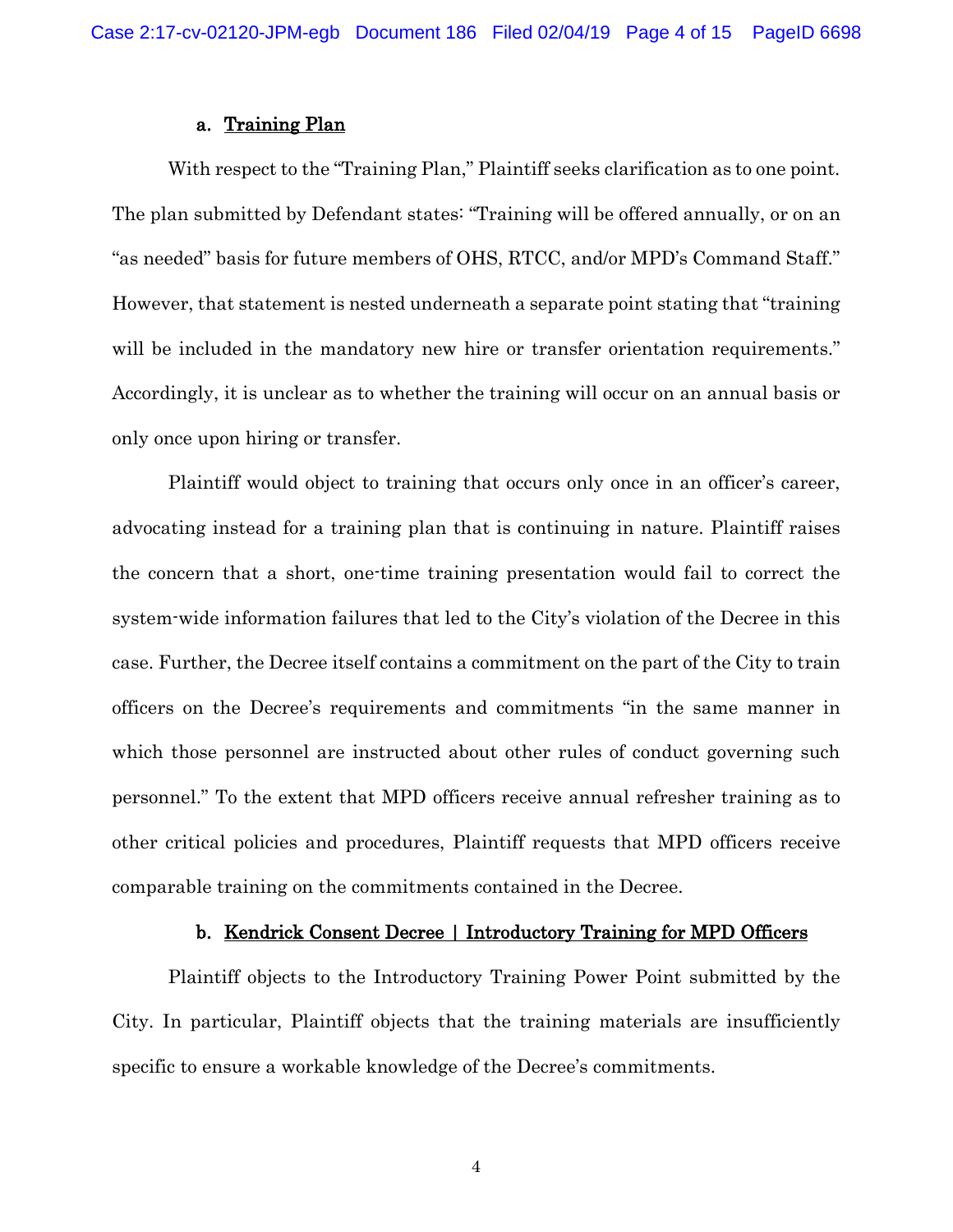As an initial matter, Plaintiff suggests as it did in Section 1 above, that the training materials be further revised to include a definition of "First Amendment rights." Specifically, the training fails to educate officers as to what First Amendment rights are. Including the definition of First Amendment rights as contained in the Decree, or one substantially similar, would assist officers in applying the definition of "political intelligence" to real world situations.

Plaintiff also recommends that the training materials be augmented by providing specific examples of what violates the Decree. The Court in its Opinion and Order stated that included detailed explanations of specific violations of the Decree, in part, "in order to guide future MPD policy." [ECF 151, PageID 6260.] For example, the Court provided the following examples of violations of the prohibition on political intelligence:

- MPD's Real Time Crime Center ("RTCC") conducted political intelligence when an officer searched its social media collator for all instances of the term "Black Lives Matter," because the information gathered related to First Amendment Rights.
- MPD officers gathered and circulated social media posts about potential boycotts and boycotts are squarely within the protection of the First Amendment.
- MPD gathered information on journalists based on their associations with Black Lives Matter.
- MPD indexed information relating to the leadership of lawful protests.
- Major Lambert Ross ordered social media monitoring for a "BLM Rally" and a "Community Organizers Cookout."
- Each of these represents an affirmative investigative act focusing on First Amendment rights in violation of the Consent Decree.

[ECF 151, PageID 6261 (citations omitted).] The training materials' discussion of the commitment not to engage in political intelligence would be benefited from real world examples of what types of conduct are out of bounds. To that end, Plaintiff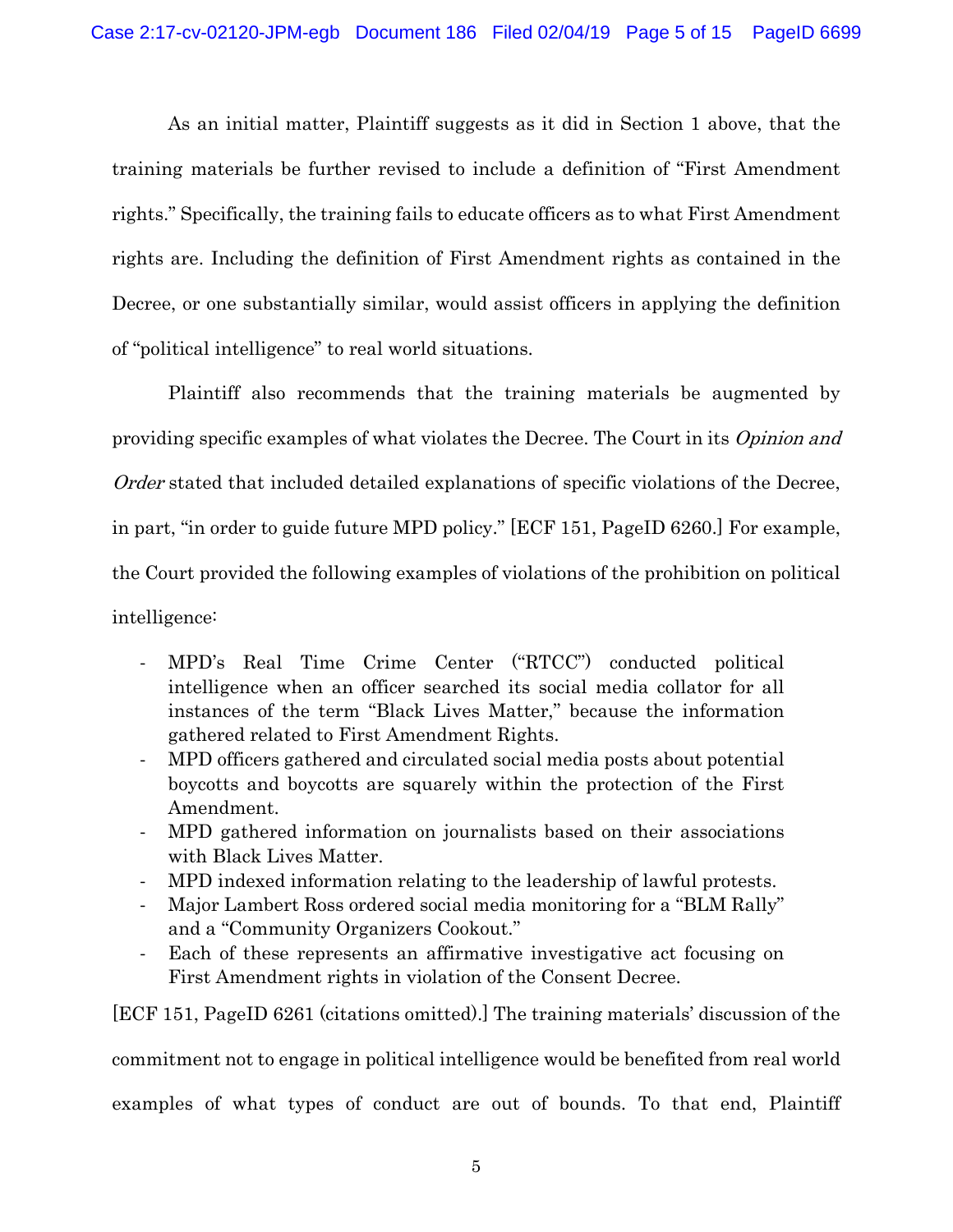recommends also including examples of what constitutes the operation of an office for political intelligence (and what does not), use of the Bob Smith account as an example of electronic surveillance, examples of dissemination of information related to First Amendment rights, and examples of recording the identities of protest attendees for the purpose of maintaining a record. [See ECF 151, PageID 6261-70.]

Similarly, the presentation would be benefited by including a discussion of what is *not* political intelligence. For example, the *Order and Opinion* contains the following discussion of what is permissible:

The Director of Police does not conduct political intelligence by collecting the phone numbers of local activists for future dialogues, if those numbers are openly asked for and freely given. Even though the Director would have "indexed" "information… relating to… [the] exercise of First Amendment rights," the indexing in question would not be an "investigative activity." If, on the other hand, the Director instructs officers to datamine social media for activist phone numbers, he commits political intelligence by conducting an investigative gathering of information related to political beliefs.

[ECF 151, PageID 6256.] Likewise, the officers would be assisted by training on the "action requirement" as defined by the Court. [ECF 151, PageID 6257.]

Officers who receive the training on the Decree must achieve an understanding of the Decree that will permit them to apply their training to real world situations. Incorporating the examples provided by the Court in its Opinion and Order will help the City accomplish that goal.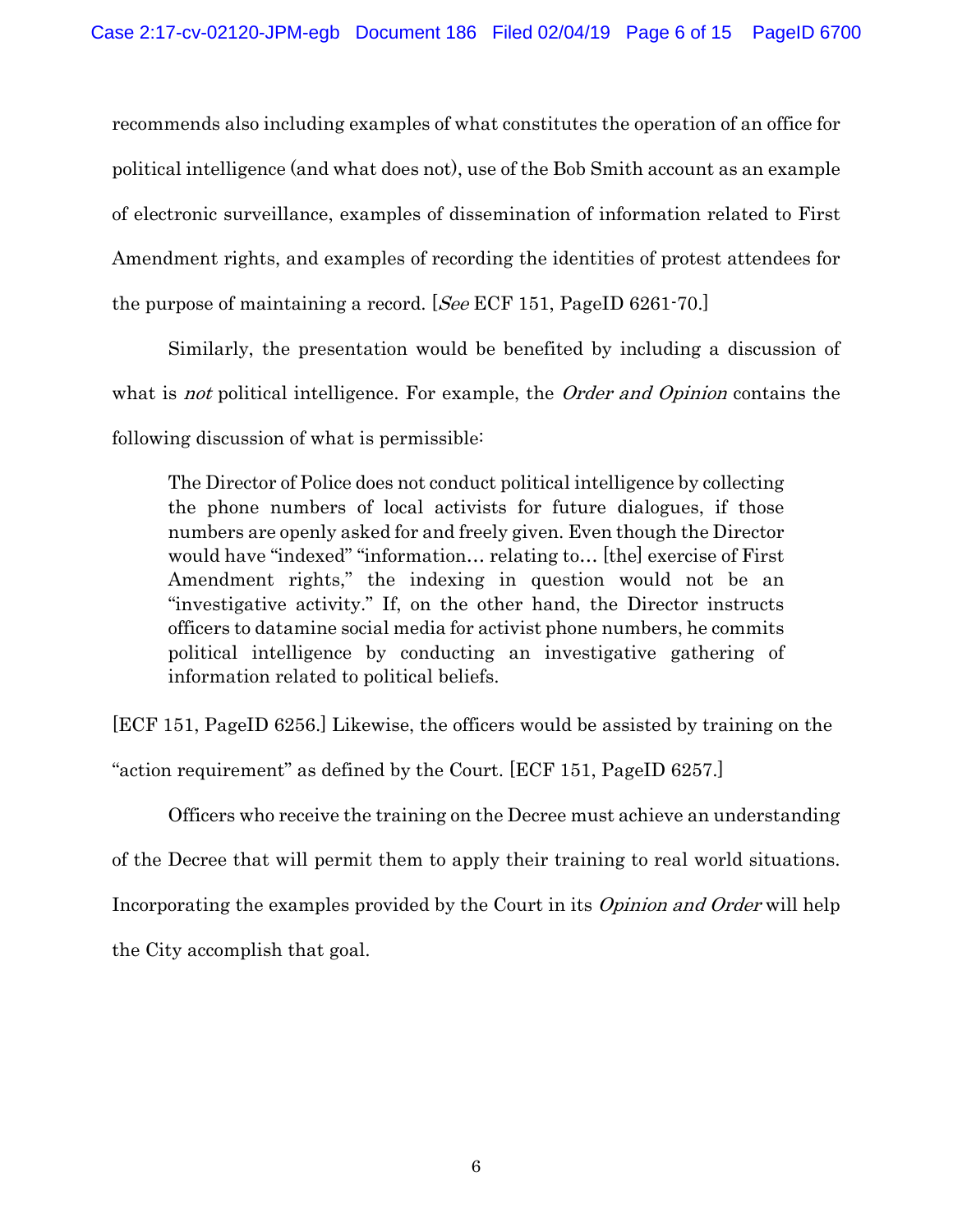# 3. AUTHORIZATION FOR INVESTIGATIONS WHICH MAY INCIDENTALLY RESULT IN THE COLLECTION OF INFORMATION RELATED TO THE EXERCISE OF FIRST AMENDMENT RIGHTS UNDER SECTION G OF KENDRICK CONSENT DECREE

The Court ordered the City of Memphis to establish a process for the approval of

investigations into unlawful conduct that may incidentally result in political

intelligence, holding:

While the Court does not decide at this time whether the Consent Decree permits delegation of this task, the City's proposal may, for the time being, proceed as though delegation is permitted. If the City does seek to delegate the approval process set out by § G of the Consent Decree, it shall provide that the process is administered by an officer outside of the direct chain of command of the unit or officer requesting authorization.

[ECF 152, PageID 6288.]

Defendant submitted three documents in this category: (a) a draft Policy and Procedure entitled "Guidelines for Delegation of Authority of Director of Police Services to Authorize Investigation Which May Interfere with the Exercise of First Amendment Rights Under Section G of Kendrick Consent Decree"; (b) a draft Policy and Procedure entitled "Authorization for Investigations Which May Incidentally Result in the Collection of Information Related to the Exercise of First Amendment Rights Under Section G of Kendrick Consent Decree"; and (c) a form entitled "Authorization for Investigations That May Incidentally Result in Political Intelligence."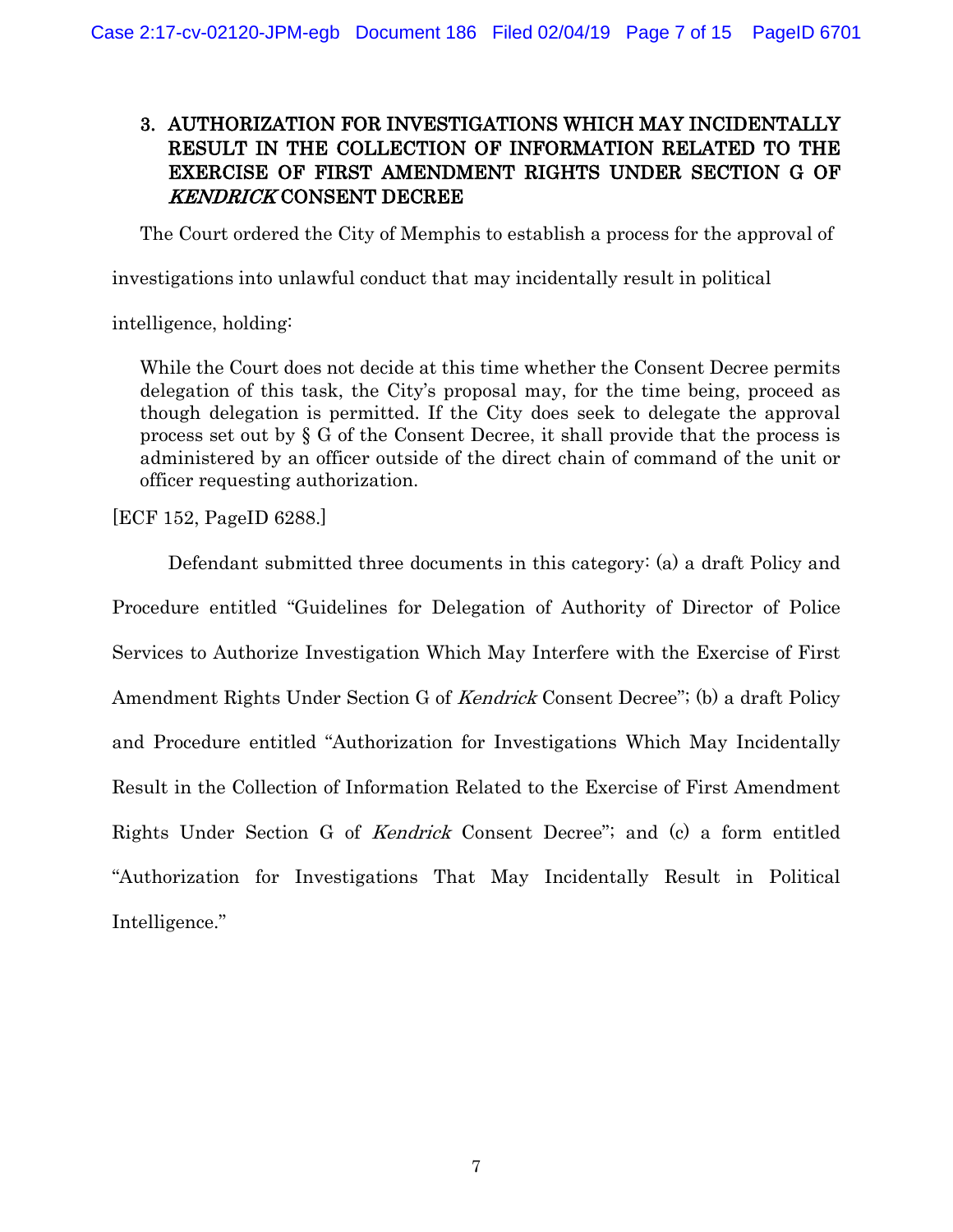## a. Policy and Procedure: "Guidelines for Delegation of Authority of Director of Police Services to Authorize Investigation Which May Interfere with the Exercise of First Amendment Rights Under Section G of Kendrick Consent Decree"

Plaintiff does not object to the utilization of a procedure by which the Director of Police Services may delegate some of the workload required to authorize investigations under the Section G of the Kendrick Decree. However, the Guidelines for Delegation proposed by Defendant are overbroad.

The Kendrick Decree requires the Director of Police Services to review the factual basis for investigations — as well as the techniques used — and to issue authorization upon required findings of fact. Plaintiff understands the desire to delegate under Section G to lessen the workload on the Director of Police Services. Any delegation policy, however, should honor the core principle contained in the Kendrick Consent Decree that the ultimate responsibility for authorizations under Section G remains with the Director of Police Services.

Accordingly, Plaintiff objects to the Guidelines for Delegation and recommends that they be amended to include a procedure by which designees report to the Director of Police Services and by which the Director of Police Services remains knowledgeable about and responsible for authorizations under Section G.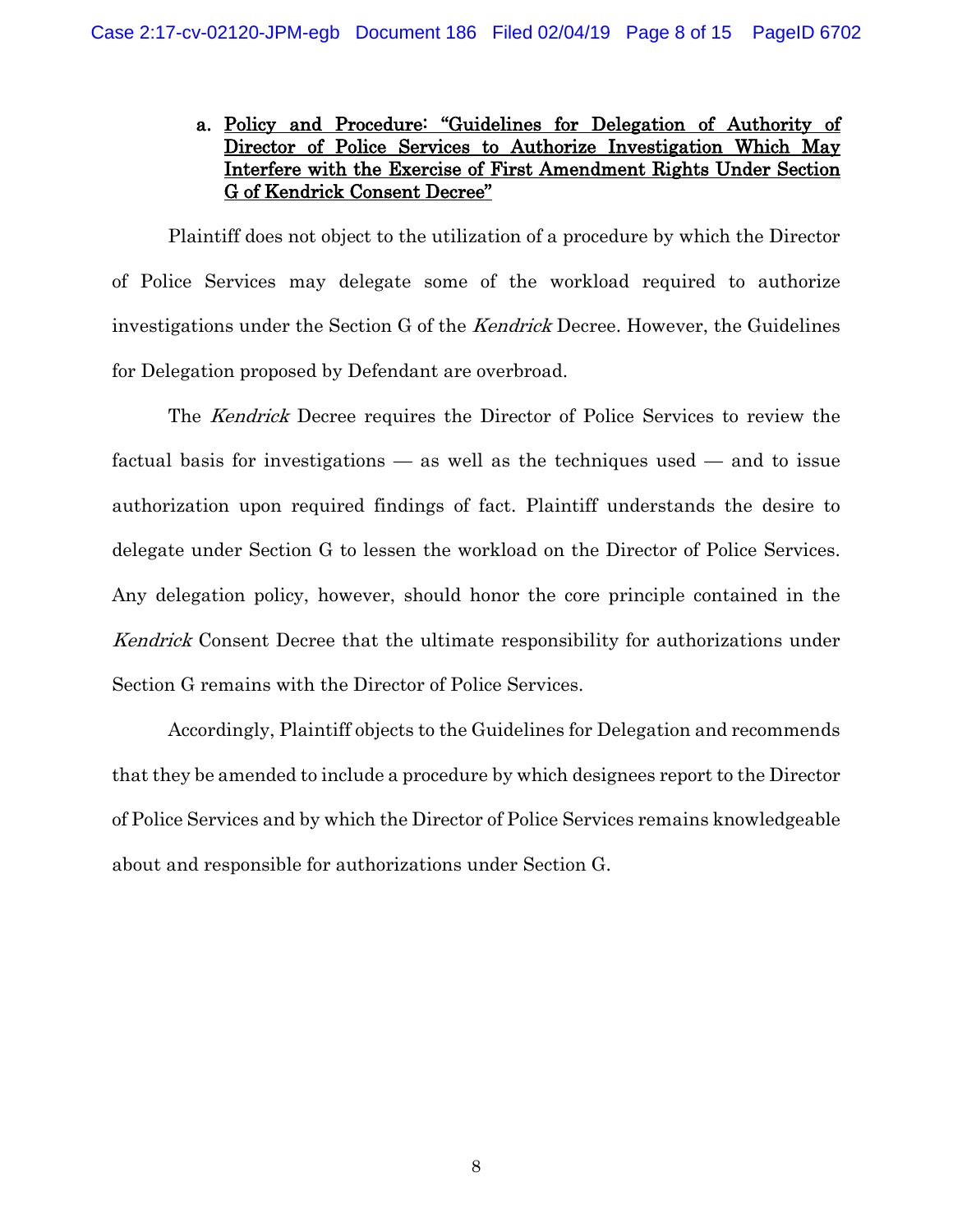## b. Policy and Procedure: "Authorization for Investigations Which May Incidentally Result in the Collection of Information Related to the Exercise of First Amendment Rights Under Section G of Kendrick Consent Decree"

Plaintiff objects to the Authorization Policy submitted by Defendant. Specifically, Plaintiff objects to the attempt on the part of Defendant to exclude whole areas of police activities from the application of the Kendrick Decree.

The Kendrick Decree provides the scope of its application. Section G's authorization requirement applies to any "lawful investigation of criminal conduct which investigation may result in the collection of information about the exercise of First Amendment rights, or [may] interfere in any way with the exercise of such First Amendment rights." As stated above, "First Amendment rights" means, for the purpose of the Decree, "rights protected by the First Amendment to the Constitution of the United States including, but not limited to, the rights to communicate an idea or belief, to speak and dissent freely, to write and to publish, and to associate privately and publicly for any lawful purpose."

The Authorization Policy states: "For the purposes of this Policy, the following activities shall not require a written authorization from the Director/designee." The Policy then lists six broad categories that Defendant attempts to exempt from Section G's authorization requirements. The first category of "activities" Defendant proposes should not require written authorization is "[o]ngoing active investigation into the planning or occurrence of a criminal act." In fact, that is *exactly* when Section G *does* apply. It is the incidental collection of information about the exercise of First Amendment rights (or interference therewith) that is significant, not the type of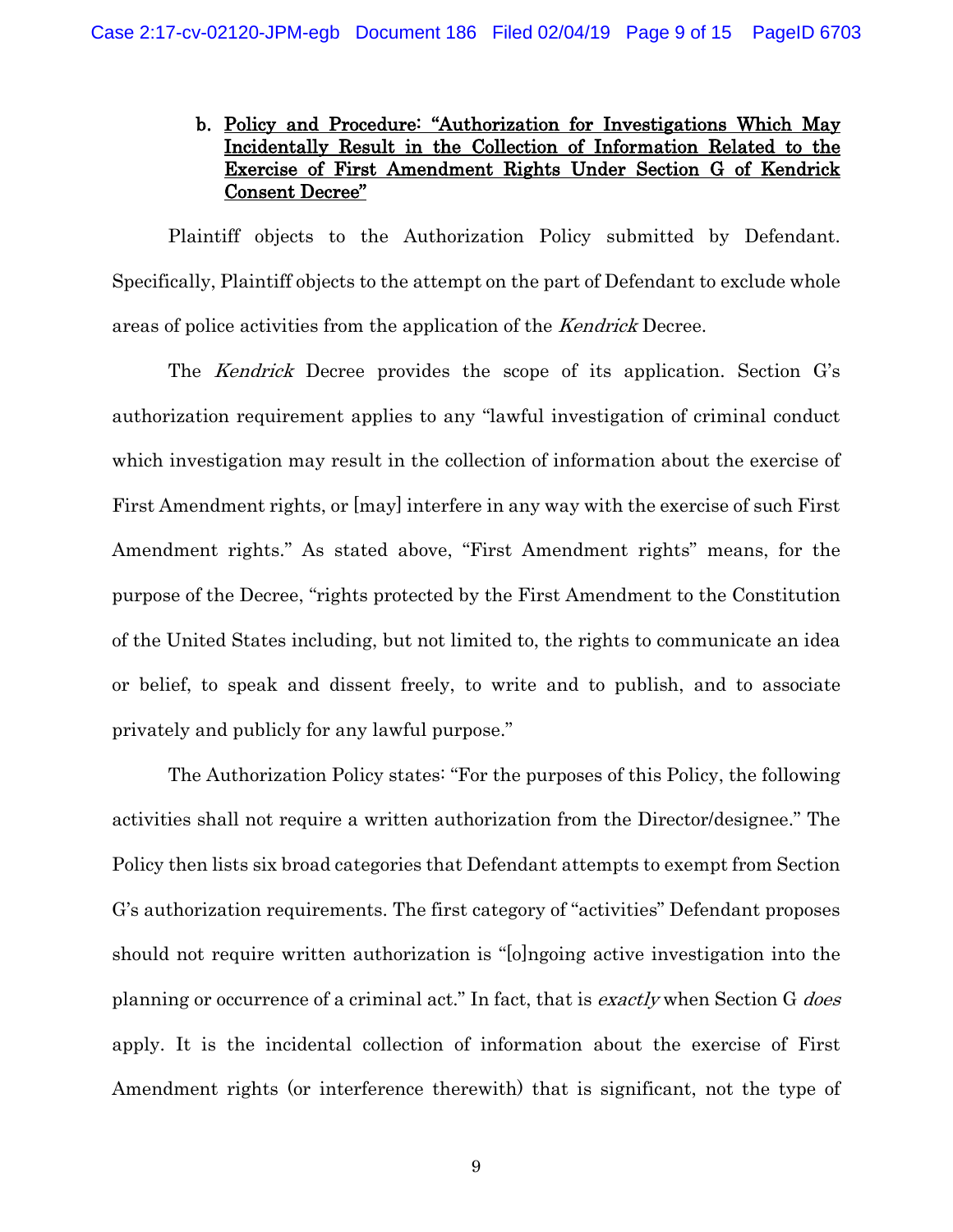lawful investigation that serves as the *context* for the exercise of First Amendment rights. The same flaw applies to each of the remaining "activities" articulated by Defendant.

The Authorization Policy would benefit from a robust discussion of when a lawful criminal investigation is likely to result in the collection of information about (or to interfere with) the exercise of First Amendment rights as well as a discussion of what constitutes First Amendment rights in the first place. Plaintiff objects to the exclusion of these "activities" from the application of Section G, and recommends that the discussion of when Section G applies be included in their place.

 In a similar vein, Plaintiff objects to the "Documentation and Retention" section of the Authorization Policy. Specifically, Plaintiff objects to the carve out for "crime analysis and situational assessment reports." Those terms are not defined in the Policy, there is no explanation for why information about First Amendment rights would be kept in relation to them, and there is no alternate policy that governs crime analysis or situational assessment reports. Accordingly, Plaintiff objects to the inclusion of these exceptions and recommends that the Policy be revised either to remove these exceptions or to define these terms and to create a policy that governs documentation and retention in relation to them.

## c. Form: "Authorization for Investigations That May Incidentally Result in Political Intelligence

Plaintiff objects to the Authorization Form submitted by Defendant because it does not provide for the written findings as required by Section G. The Authorization Form, instead, provides only a space for the Director or Designee to sign a prewritten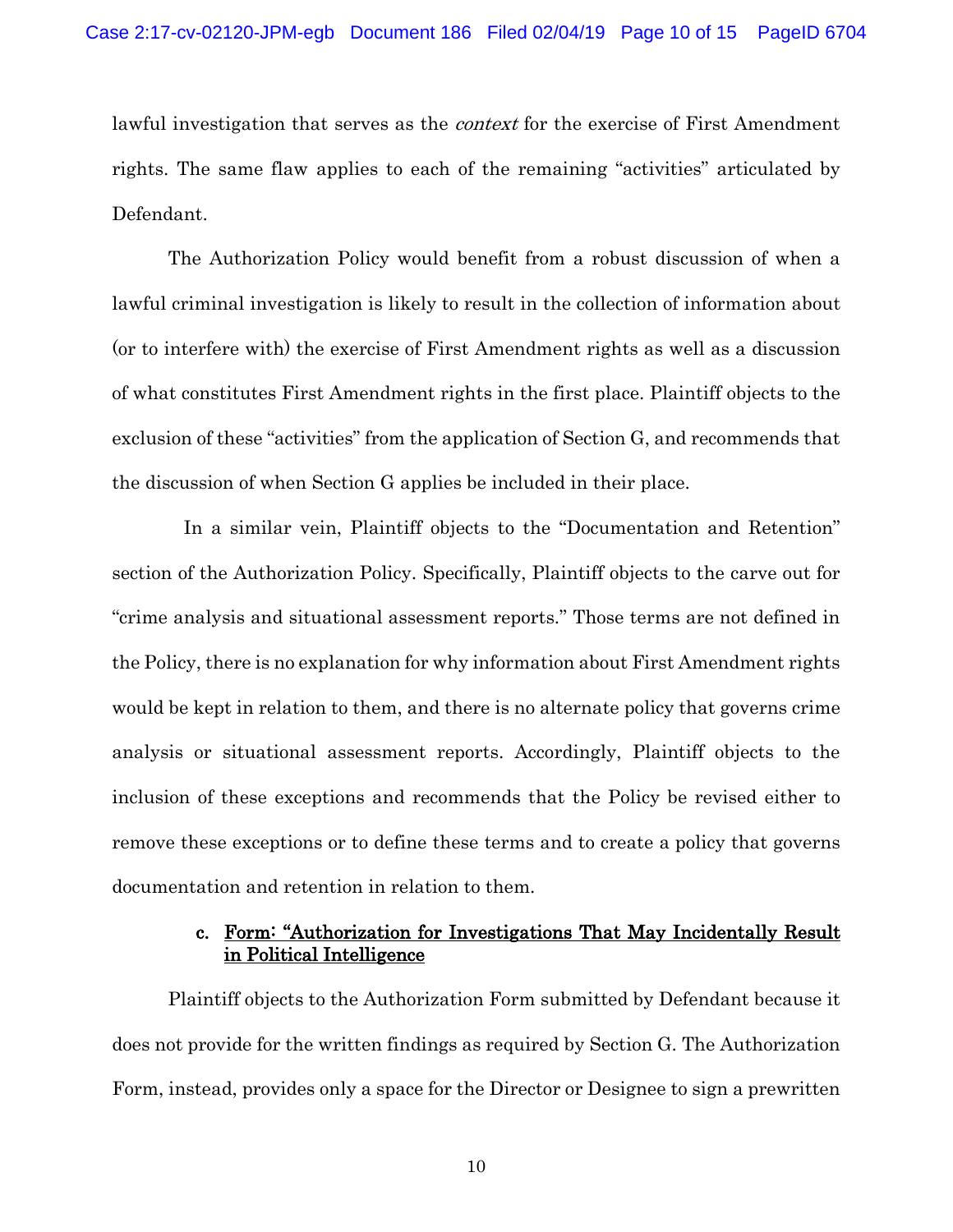statement that the "investigation meets the requirements of Section G." This is

insufficient to meet the commitments made by Defendant under the *Kendrick* Decree.

Section G of the Kendrick Decree provides the following procedure for authorization:

"The Director of Police shall issue a written authorization for an investigation . . . only if the Director of Police makes written findings that:

- a. The investigation does not violate the provisions of this Decree; and
- b. the expected collection of information about, or interference with, First Amendment rights is unavoidably necessary for the proper conduct of the investigation; and
- c. every reasonable precaution has been employed to minimize the collection of information about, or interference with, First Amendment rights; and
- d. the investigation employs the least intrusive technique necessary to obtain the information.

The Authorization Form does not provide such written findings of fact or any approximation for them. Accordingly, Plaintiff objects to the Authorization Form and recommends that it be amended to include space for the four findings of fact articulated by the Kendrick Decree.

## 4. WRITTEN GUIDELINES FOR THE USE OF MANUAL SOCIAL MEDIA SEARCHES AND OF SOCIAL MEDIA COLLATORS

The Court ordered the City of Memphis to establish written guidelines for the

use of manual social media searches and of social media collators, as follows:

The City shall make these guidelines available to all officers with access to social media collators, and to all officers assigned to OHS and RTCC. The City shall submit these guidelines to the Court no later than January 14, 2019 for review and approval.

[ECF 152, PageID 6288.]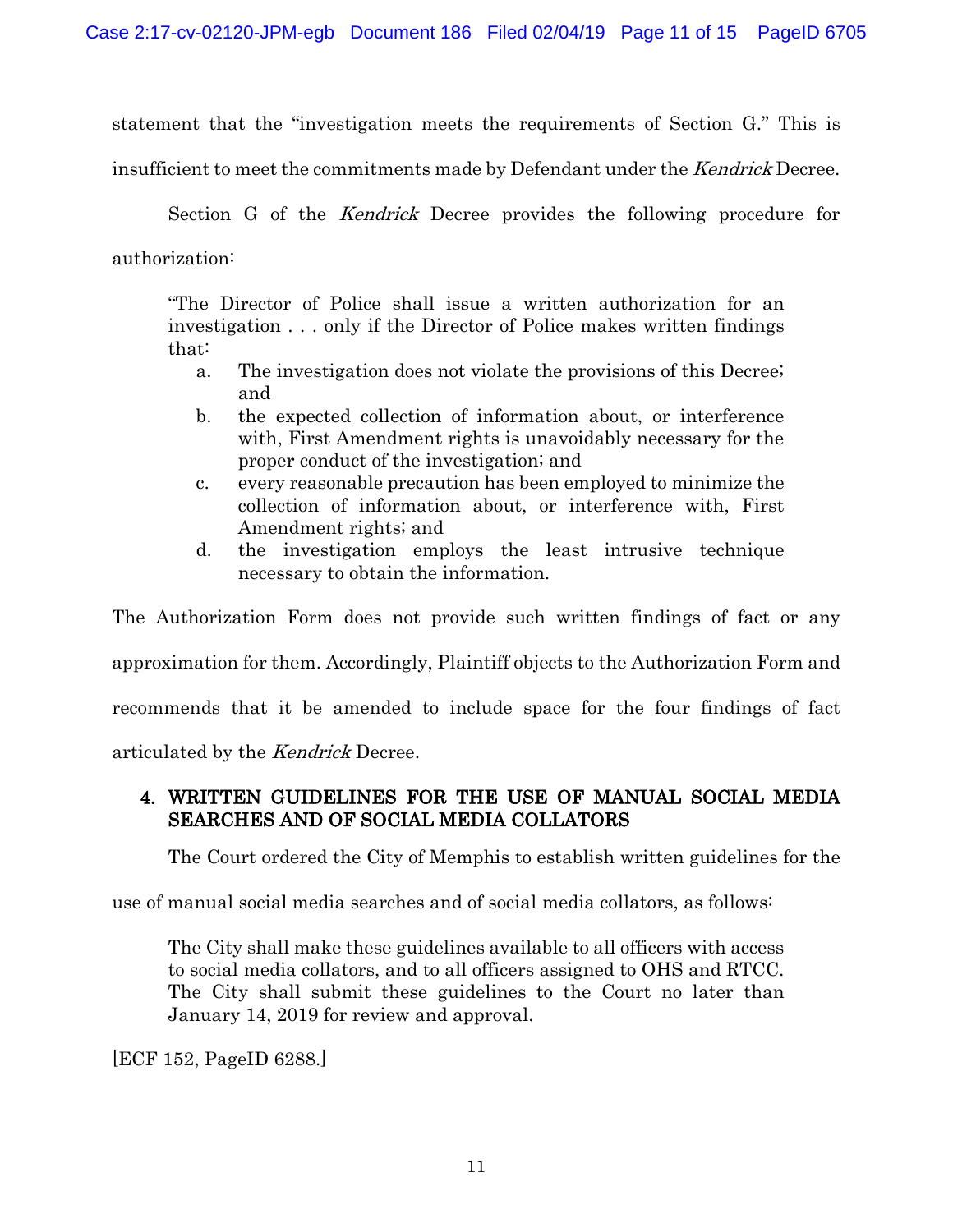As an initial matter, Plaintiff raises a concern that the Policy and Procedure proposed by Defendant entitled "Utilizing Social Media for Investigations" governs only officers who use social media collators and those officers assigned to OHS and RTCC. Plaintiff acknowledges that the Social Media Policy proposed by Defendant complies with the Court's *Opinion and Order* in this manner. Plaintiff raises this concern, however, to emphasize that violations of the Decree through the use of social media, though concentrated in OHS and RTCC, was also present among officers in other units. Plaintiff cannot foresee a burden or harm to MPD to require all officers who use social media to comply with this portion of the Court's *Opinion and Order*, and so makes the recommendation that the policy apply to all officers who use social media for investigations.

In addition, Plaintiff believes that the Social Media Policy would benefit from revision in several ways.

First, Plaintiff observes that although the Social Media Policy lacks a concrete discussion of when an investigation is criminal, it does however, contain definitions that would be useful to such a discussion. For example, the "Definitions" section contains definitions for "Criminal Intelligence Information," "Criminal Predicate," and "Reasonable Suspicion," but these terms are not found elsewhere in the policy. Plaintiff recommends that the policy be revised to benefit from a discussion of when a criminal investigation warrants the use of social media investigation as suggested by these terms and definitions.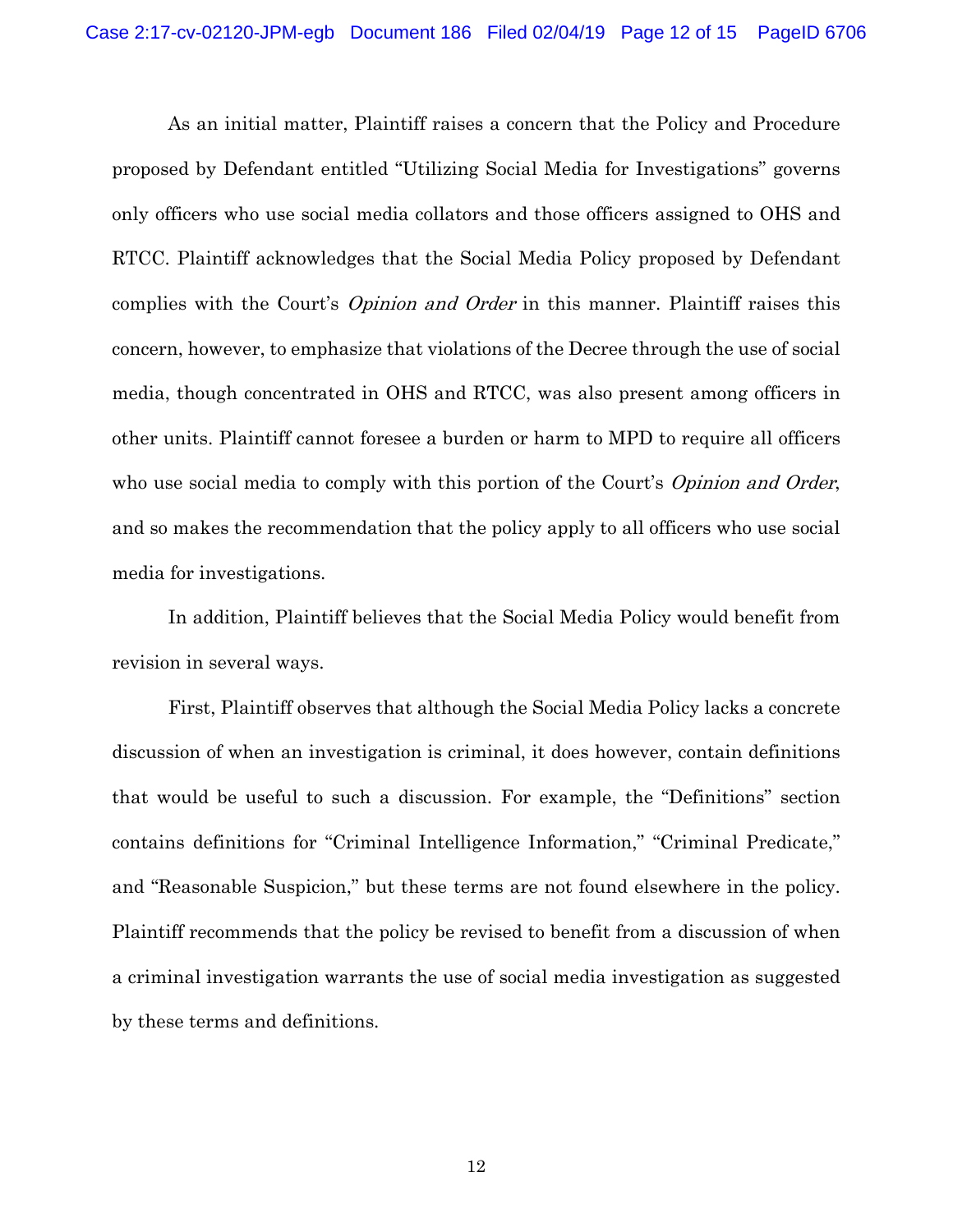Second, Plaintiff suggests a clarification of when officers may use social media for personal purposes and when they may use their personal social media accounts for law enforcement purposes. The Social Media Policy contains the following two provisions pertaining to personal use of social media: (1) "Use of social media while on duty should be conducted for police business purposes only, and only in compliance with this Policy"; and  $(2)$  "The officer's personal use of the social media platform and any searches conducted for personal reasons are not subject to this reporting requirement." The tension between these two provisions could be harmonized by clarifying that it is only when an officer uses social media while not on duty and for personal reasons, that his or her use is not subject to the reporting requirement.

Third, Plaintiff recommends that the "Dissemination" section of the Social Media Policy be revised. Plaintiff requests that a clear statement be included that the information gathered from social media may not be forwarded or shared beyond those who are authorized by the Social Media Policy.

Plaintiff also recommends that the term "Command Staff" be defined in the Policy. Definition in the policy itself will prevent any misunderstanding regarding who may receive dissemination of information under the Policy. This definition will also make clear how large a group is eligible to receive such disseminations.

Finally, Plaintiff recommends revision of the final sentence of the "Dissemination" section, which currently states: "Any information gathered and retained from social media may only be disseminated to members of the Command Staff, and only when the information pertains to threats to public safety or is

13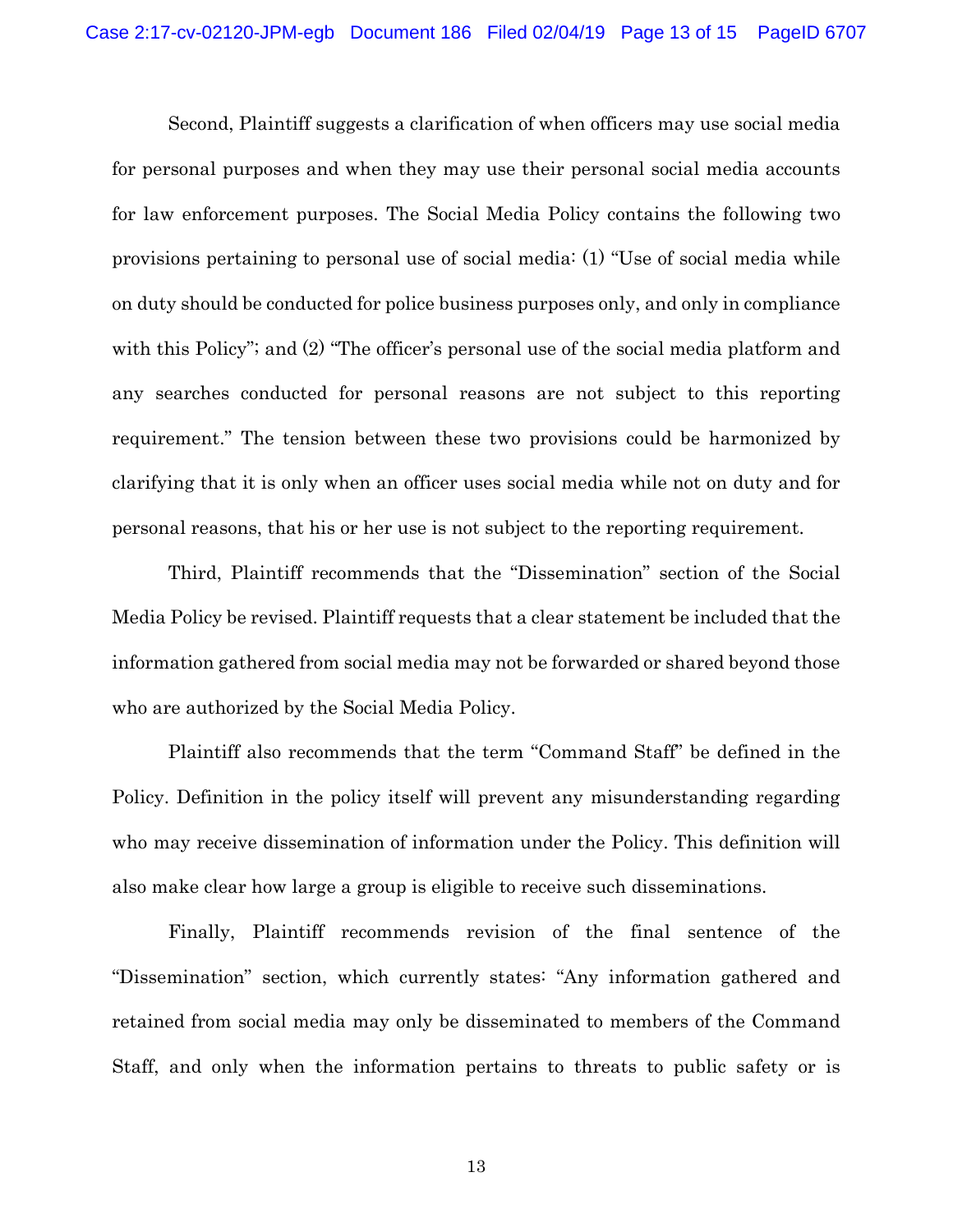potential evidence in a criminal investigation." This sentence is unclear. Is the dissemination appropriate in the following two situations: (1) to members of the Command Staff; and (2) when the information pertains to threats to public safety or is potential evidence in a criminal investigation; Or, is the dissemination appropriate to members of the Command Staff only when the information pertains to threats to public safety or is potential evidence in a criminal investigation. Revision would provide clarity and prevent the inadvertent dissemination of political intelligence.

## 5. LIST OF SEARCH TERMS

The Court ordered the City to maintain a list of all search terms entered into social media collators or otherwise used by MPD officers collecting information on social media while on duty. The City filed a document under seal entitled *Court-*Ordered Search Terms on January 14, 2019. [ECF 183.] Plaintiff has no objections to the list of search terms attached as Exhibit A to Defendant's January 14 filing.

Respectfully submitted,

 /s/ Mandy Strickland Floyd Mandy Strickland Floyd (BPR# 31123) Thomas H. Castelli (BPR#24849) AMERICAN CIVIL LIBERTIES UNION FOUNDATION OF TENNESSEE P.O. Box 120160 Nashville, Tennessee 37212 Phone: (615) 320-7142 Fax: (615) 691-7219 [mfloyd@aclu-tn.org](mailto:mfloyd@aclu-tn.org) [tcastelli@aclu-tn.org](mailto:tcastelli@aclu-tn.org)

Attorneys for Plaintiff